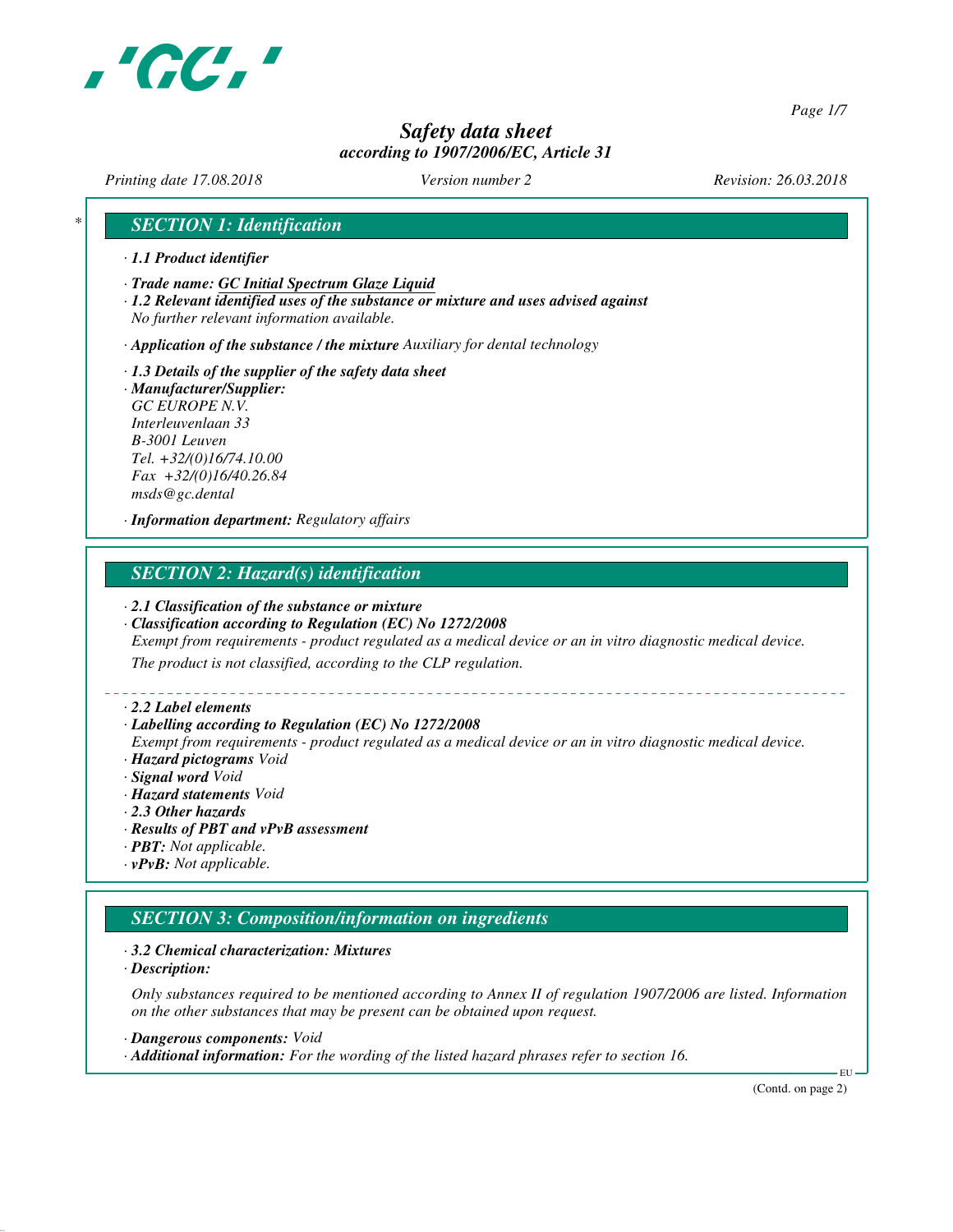*Printing date 17.08.2018 Version number 2 Revision: 26.03.2018*

#### *Trade name: GC Initial Spectrum Glaze Liquid*

(Contd. of page 1)

#### *SECTION 4: First-aid measures*

- *· 4.1 Description of first aid measures*
- *· General information:*

*No special measures required.*

*If symptoms persist consult doctor.*

- *· After inhalation: Take affected persons into fresh air and keep quiet.*
- *· After skin contact: Immediately rinse with water.*
- *· After eye contact:*

*Rinse opened eye for several minutes under running water. If symptoms persist, consult a doctor. · After swallowing:*

*Rinse out mouth and then drink plenty of water.*

*If symptoms persist consult doctor.*

- *· 4.2 Most important symptoms and effects, both acute and delayed No further relevant information available.*
- *· 4.3 Indication of any immediate medical attention and special treatment needed*

*No further relevant information available.*

## *SECTION 5: Fire-fighting measures*

- *· 5.1 Extinguishing media*
- *· Suitable extinguishing agents:*
- *CO2, extinguishing powder or water spray. Fight larger fires with water spray or alcohol resistant foam. Use fire fighting measures that suit the environment.*
- *· For safety reasons unsuitable extinguishing agents: Water with full jet*
- *· 5.2 Special hazards arising from the substance or mixture*
- *Formation of toxic gases is possible during heating or in case of fire.*
- *· 5.3 Advice for firefighters*
- *· Protective equipment: Wear self-contained respiratory protective device.*
- *· Additional information*

*Dispose of fire debris and contaminated fire fighting water in accordance with official regulations.*

# *SECTION 6: Accidental release measures*

- *· 6.1 Personal precautions, protective equipment and emergency procedures Remove persons from danger area. · 6.2 Environmental precautions:*
- *Do not allow product to reach sewage system or any water course. Do not allow to penetrate the ground/soil.*
- *· 6.3 Methods and material for containment and cleaning up: Absorb liquid components with liquid-binding material. Dispose of the collected material according to regulations.*
- *· 6.4 Reference to other sections See Section 7 for information on safe handling. See Section 8 for information on personal protection equipment. See Section 13 for disposal information.*
- *SECTION 7: Handling and storage*

*· 7.1 Precautions for safe handling No special precautions are necessary if used correctly.*

*· Information about protection against explosions and fires: No special measures required.*

(Contd. on page 3)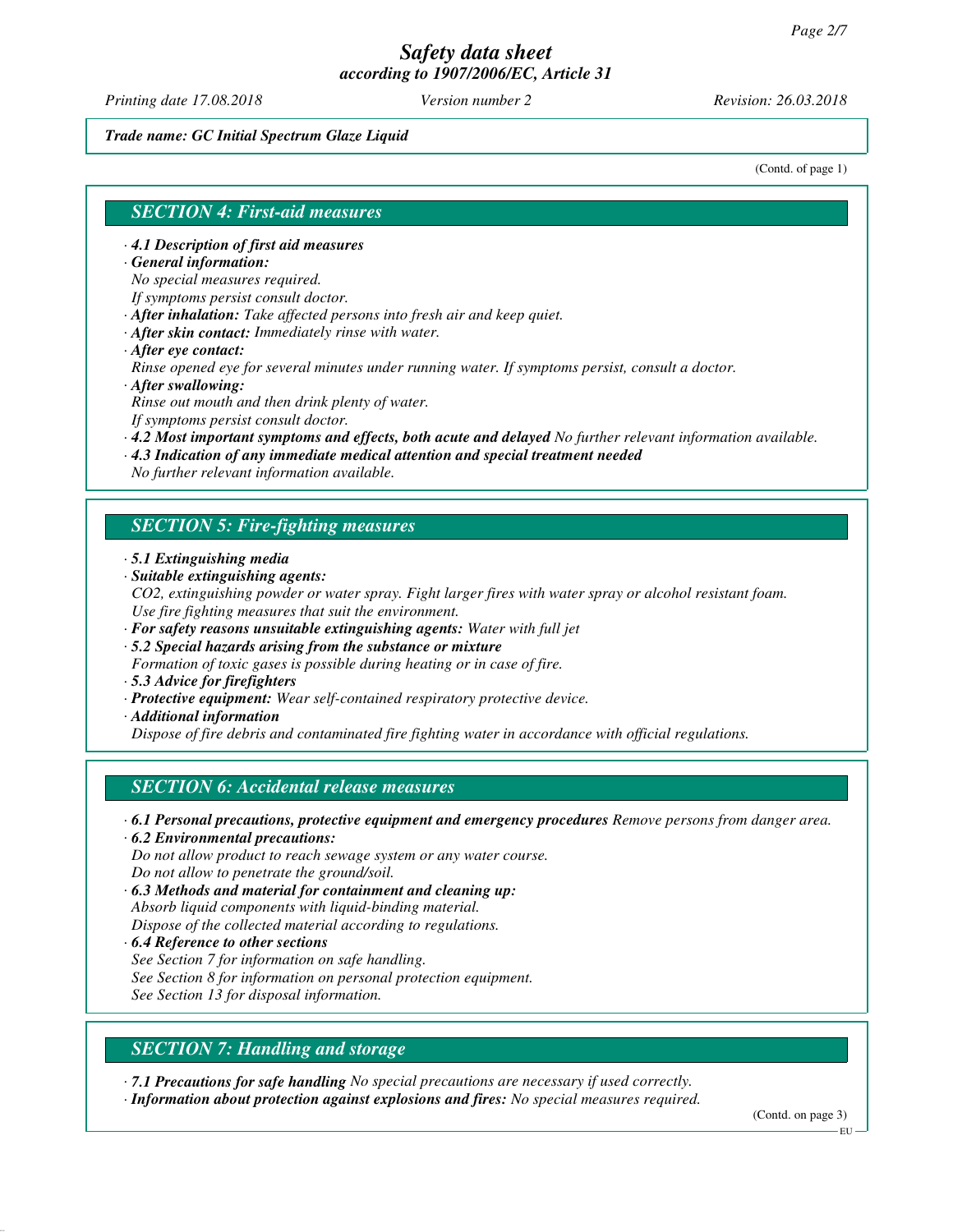*Printing date 17.08.2018 Version number 2 Revision: 26.03.2018*

*Trade name: GC Initial Spectrum Glaze Liquid*

(Contd. of page 2)

- *· 7.2 Conditions for safe storage, including any incompatibilities*
- *· Storage:*
- *· Requirements to be met by storerooms and receptacles: Store only in unopened original receptacles.*
- *· Information about storage in one common storage facility: Store away from foodstuffs.*
- *· Further information about storage conditions: None.*
- *· 7.3 Specific end use(s) No further relevant information available.*

#### *SECTION 8: Exposure controls/personal protection*

- *· Additional information about design of technical systems: No further data; see item 7.*
- *· 8.1 Control parameters*
- *· Components with limit values that require monitoring at the workplace:*

*The product does not contain any relevant quantities of materials with critical values that have to be monitored at the workplace.*

- *· Additional information: The lists that were valid during the creation were used as basis.*
- *· 8.2 Exposure controls*
- *· Personal protective equipment:*
- *· General protective and hygienic measures:*
- *The usual precautionary measures for handling chemicals should be followed. Wash hands before breaks and at the end of work.*
- *· Breathing equipment: Suitable respiratory protective device recommended.*
- *· Protection of hands: Protective gloves*
- *· Material of gloves*

*The selection of the suitable gloves does not only depend on the material, but also on further marks of quality and varies from manufacturer to manufacturer. As the product is a preparation of several substances, the resistance of the glove material can not be calculated in advance and has therefore to be checked prior to the application.*

*· Penetration time of glove material*

*The exact break through time has to be found out by the manufacturer of the protective gloves and has to be observed.*

*· Eye protection: Safety glasses*

| <b>SECTION 9: Physical and chemical properties</b>         |                                    |                    |
|------------------------------------------------------------|------------------------------------|--------------------|
| .9.1 Information on basic physical and chemical properties |                                    |                    |
| <b>General Information</b>                                 |                                    |                    |
| $\cdot$ Appearance:                                        |                                    |                    |
| Form:                                                      | Fluid                              |                    |
| Color:                                                     | According to product specification |                    |
| $\cdot$ Odor:                                              | <i>Characteristic</i>              |                    |
| · Odor threshold:                                          | Not determined.                    |                    |
| $\cdot$ pH-value:                                          | Not determined.                    |                    |
| $\cdot$ Change in condition                                |                                    |                    |
| <b>Melting point/Melting range:</b>                        | Undetermined.                      |                    |
| <b>Boiling point/Boiling range:</b>                        | Undetermined.                      |                    |
| $\cdot$ Flash point:                                       | Not applicable.                    |                    |
| · Flammability (solid, gaseous):                           | Not applicable.                    |                    |
|                                                            |                                    | (Contd. on page 4) |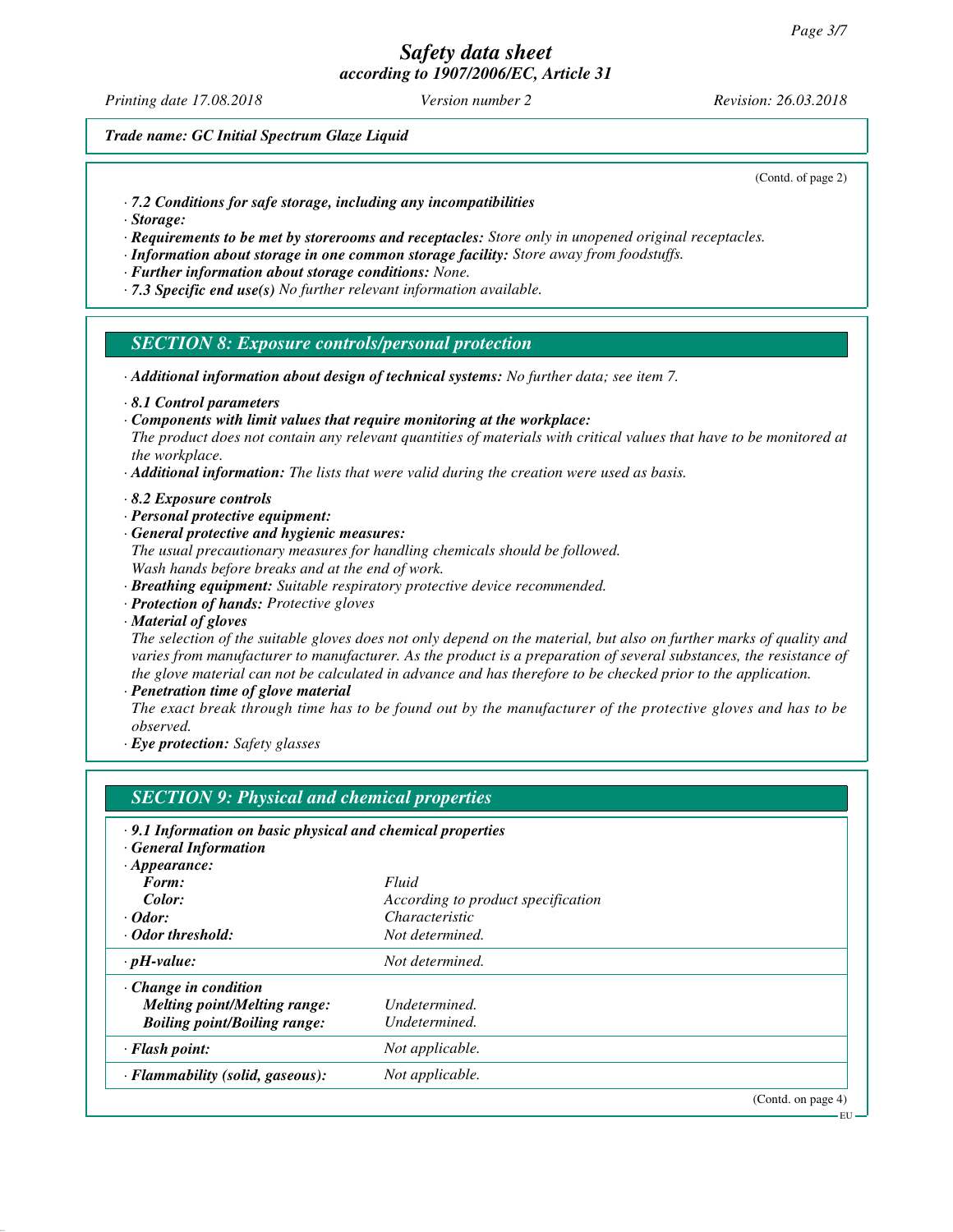*Printing date 17.08.2018 Version number 2 Revision: 26.03.2018*

*Trade name: GC Initial Spectrum Glaze Liquid*

|                                                            | (Contd. of page 3)                            |
|------------------------------------------------------------|-----------------------------------------------|
| · Ignition temperature:                                    | Undetermined.                                 |
| $\cdot$ Decomposition temperature:                         | Not determined.                               |
| · Auto igniting:                                           | Product is not selfigniting.                  |
| · Danger of explosion:                                     | Product does not present an explosion hazard. |
| $\cdot$ Explosion limits:                                  |                                               |
| Lower:                                                     | $2.6$ Vol $%$                                 |
| <b>Upper:</b>                                              | $12.6$ Vol $%$                                |
| · Vapor pressure:                                          | Not determined.                               |
| $\cdot$ Density:                                           | Not determined.                               |
| · Relative density                                         | Not determined.                               |
| · Vapor density                                            | Not determined.                               |
| $\cdot$ Evaporation rate                                   | Not determined.                               |
| · Solubility in / Miscibility with                         |                                               |
| Water:                                                     | Fully miscible.                               |
| · Partition coefficient (n-octanol/water): Not determined. |                                               |
| $\cdot$ Viscosity:                                         |                                               |
| Dynamic:                                                   | Not determined.                               |
| Kinematic:                                                 | Not determined.                               |
| · Solvent content:                                         |                                               |
| Organic solvents:                                          | $99.9\%$                                      |
| Water:                                                     | $0.1\%$                                       |
| $VOC$ (EC)                                                 | $1,000.0 \text{ g/l}$                         |
| $\cdot$ 9.2 Other information                              | No further relevant information available.    |

# *SECTION 10: Stability and reactivity*

*· 10.1 Reactivity No further relevant information available.*

- *· 10.2 Chemical stability*
- *· Thermal decomposition / conditions to be avoided: No decomposition if used according to specifications.*
- *· 10.3 Possibility of hazardous reactions No dangerous reactions known.*
- *· 10.4 Conditions to avoid No further relevant information available.*
- *· 10.5 Incompatible materials: No further relevant information available.*
- *· 10.6 Hazardous decomposition products: No dangerous decomposition products known.*

# *SECTION 11: Toxicological information*

*· 11.1 Information on toxicological effects*

- *· Acute toxicity: Based on available data, the classification criteria are not met.*
- *· LD/LC50 values that are relevant for classification: No further relevant information available.*
- *· Primary irritant effect:*
- *· on the skin: Based on available data, the classification criteria are not met.*
- *· on the eye: Based on available data, the classification criteria are not met.*
- *· Sensitization: Based on available data, the classification criteria are not met.*

(Contd. on page 5)

EU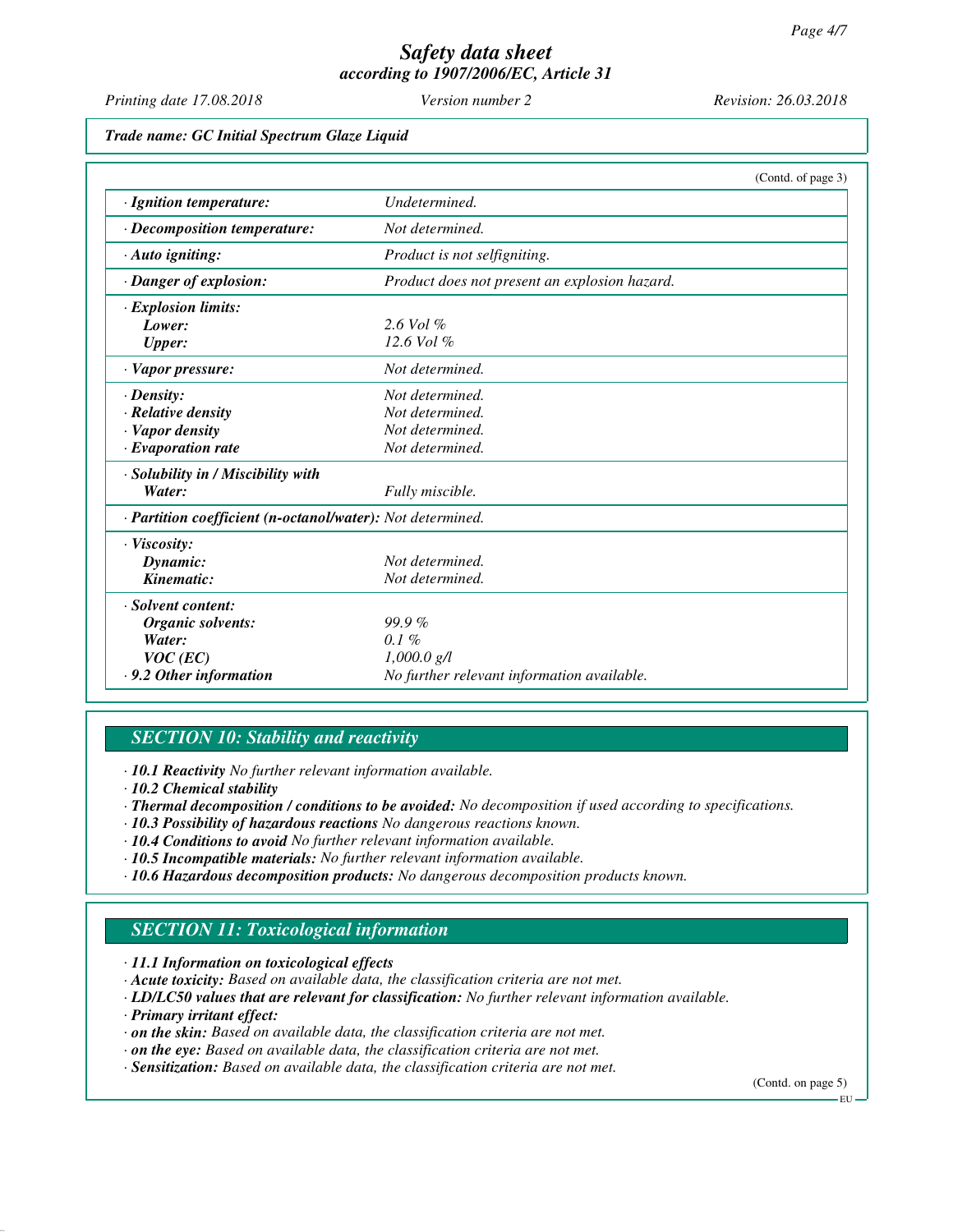# *Safety data sheet*

*according to 1907/2006/EC, Article 31*

*Printing date 17.08.2018 Version number 2 Revision: 26.03.2018*

(Contd. of page 4)

*Trade name: GC Initial Spectrum Glaze Liquid*

*· Additional toxicological information:*

*· OSHA-Ca (Occupational Safety & Health Administration)*

*None of the ingredients is listed.*

*· Repeated dose toxicity No further relevant information available.*

- *· CMR effects (carcinogenity, mutagenicity and toxicity for reproduction)*
- *· Germ cell mutagenicity Based on available data, the classification criteria are not met.*
- *· Carcinogenicity Based on available data, the classification criteria are not met.*
- *· Reproductive toxicity Based on available data, the classification criteria are not met.*
- *· STOT-single exposure Based on available data, the classification criteria are not met.*
- *· STOT-repeated exposure Based on available data, the classification criteria are not met.*

*· Aspiration hazard Based on available data, the classification criteria are not met.*

#### *SECTION 12: Ecological information*

- *· 12.1 Toxicity*
- *· Aquatic toxicity: No further relevant information available.*
- *· 12.2 Persistence and degradability No further relevant information available.*
- *· 12.3 Bioaccumulative potential No further relevant information available.*
- *· 12.4 Mobility in soil No further relevant information available.*
- *· Additional ecological information:*
- *· General notes:*

*Water hazard class 1 (Self-assessment): slightly hazardous for water*

*Do not allow undiluted product or large quantities of it to reach ground water, water course or sewage system.*

- *· 12.5 Results of PBT and vPvB assessment*
- *· PBT: Not applicable.*
- *· vPvB: Not applicable.*
- *· 12.6 Other adverse effects No further relevant information available.*

## *SECTION 13: Disposal considerations*

- *· 13.1 Waste treatment methods*
- *· Recommendation:*

*Must not be disposed of together with household garbage. Do not allow product to reach sewage system. Contact waste processors for recycling information.*

| $\cdot$ European waste catalogue                                                           |  |  |
|--------------------------------------------------------------------------------------------|--|--|
| 18 00 00 WASTES FROM HUMAN OR ANIMAL HEALTH CARE AND/OR RELATED RESEARCH (except           |  |  |
| kitchen and restaurant wastes not arising from immediate health care)                      |  |  |
| 18 01 00   wastes from natal care, diagnosis, treatment or prevention of disease in humans |  |  |
| 18 01 07 chemicals other than those mentioned in 18 01 06                                  |  |  |

- *· Uncleaned packagings:*
- *· Recommendation: Disposal must be made according to official regulations.*
- *· Recommended cleansing agent: Water, if necessary with cleansing agents.*

(Contd. on page 6)

EU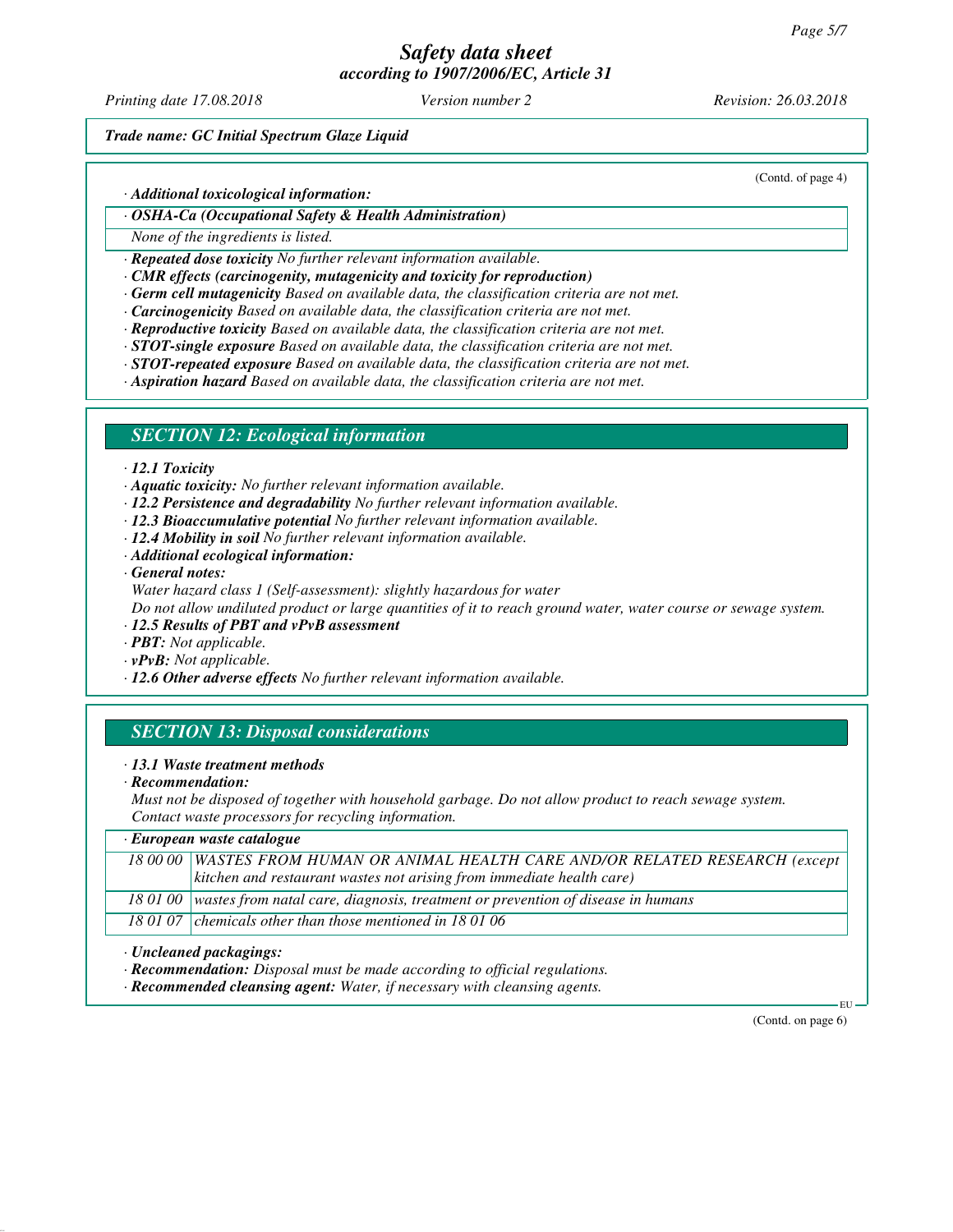*Printing date 17.08.2018 Version number 2 Revision: 26.03.2018*

*Trade name: GC Initial Spectrum Glaze Liquid*

(Contd. of page 5)

| <b>SECTION 14: Transport information</b>                                                 |                 |  |
|------------------------------------------------------------------------------------------|-----------------|--|
| $\cdot$ 14.1 UN-Number<br>· ADR, ADN, IMDG, IATA                                         | not regulated   |  |
| $\cdot$ 14.2 UN proper shipping name<br>· ADR, ADN, IMDG, IATA                           | not regulated   |  |
| $\cdot$ 14.3 Transport hazard class(es)                                                  |                 |  |
| · ADR, ADN, IMDG, IATA<br>· Class                                                        | not regulated   |  |
| · 14.4 Packing group<br>· ADR, IMDG, IATA                                                | not regulated   |  |
| $\cdot$ 14.5 Environmental hazards:<br>$\cdot$ Marine pollutant:                         | $N_{O}$         |  |
| $\cdot$ 14.6 Special precautions for user                                                | Not applicable. |  |
| · 14.7 Transport in bulk according to Annex II of<br><b>MARPOL73/78 and the IBC Code</b> | Not applicable. |  |
| · UN "Model Regulation":                                                                 | not regulated   |  |

## *SECTION 15: Regulatory information*

*· 15.1 Safety, health and environmental regulations/legislation specific for the substance or mixture · Sara*

*· Section 355 (extremely hazardous substances):*

*None of the ingredient is listed.*

*· Section 313 (Specific toxic chemical listings):*

*None of the ingredients is listed.*

*· Proposition 65*

*· Chemicals known to cause cancer:*

*None of the ingredients is listed.*

*· Chemicals known to cause reproductive toxicity for females:*

*None of the ingredients is listed.*

*· Chemicals known to cause reproductive toxicity for males:*

*None of the ingredients is listed.*

*· Chemicals known to cause developmental toxicity:*

*None of the ingredients is listed.*

*· Carcinogenic categories*

*· EPA (Environmental Protection Agency)*

*None of the ingredients is listed.*

*· TLV (Threshold Limit Value established by ACGIH)*

*None of the ingredients is listed.*

*· MAK (German Maximum Workplace Concentration)*

*None of the ingredients is listed.*

(Contd. on page 7)

**EU**